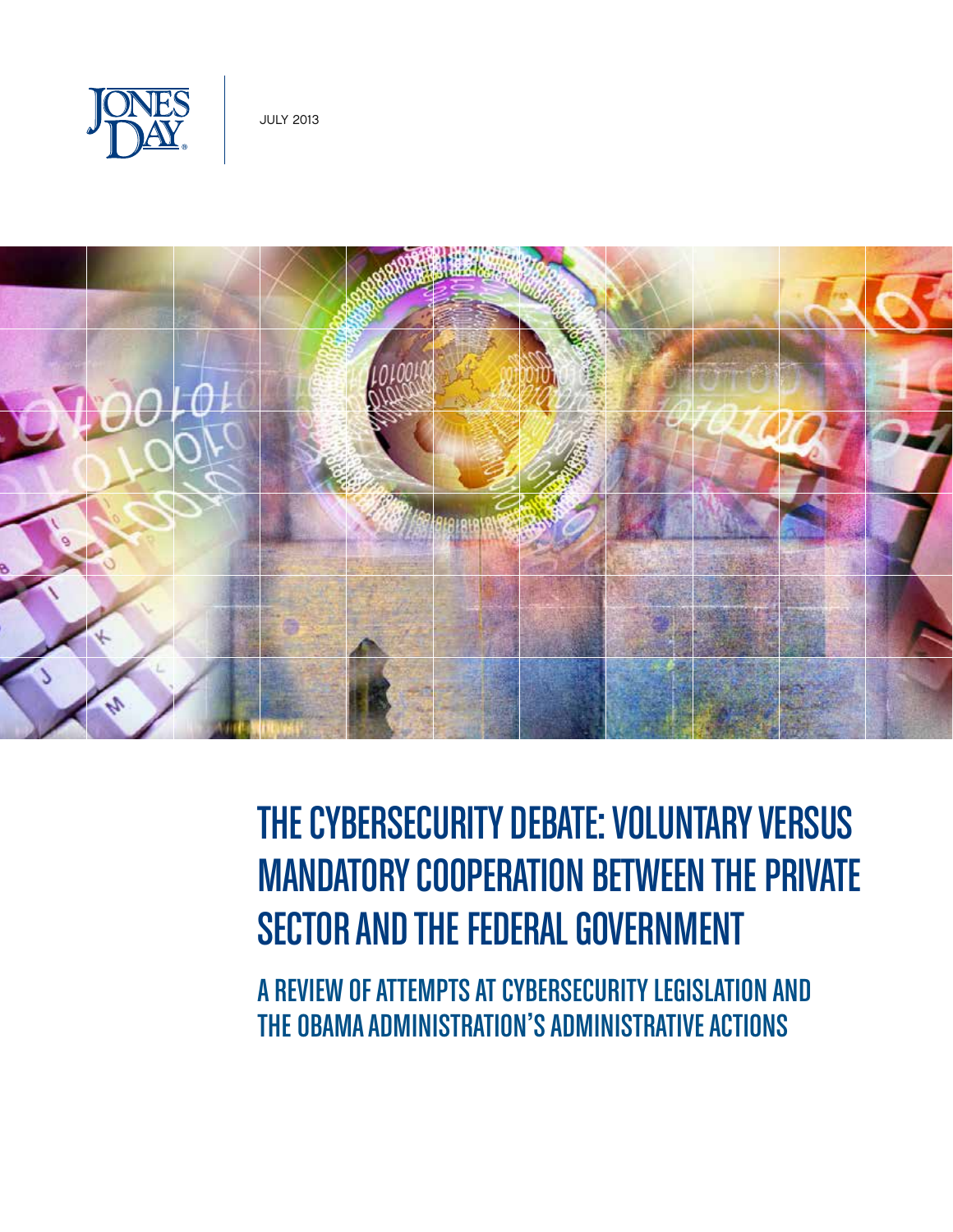Cyber attacks and security breaches have become an increasingly significant risk of doing business. During the first quarter of 2013, numerous social media sites and iconic news media outlets, including Facebook, Twitter, The New York Times, and The Wall Street Journal, announced incidents of targeted cyber attacks that put the privacy of their customers at risk.1 Criminal groups have learned that there is money to be had in the "profession" of cyber hacking. Cybercrime is now a multimillion-dollar industry serving those interested in buying and selling stolen personal data.2 The impact on businesses is staggering: In 2012, cybercrimes cost U.S. companies an average of \$8.9 million.3 When factoring in, among other things, cybersecurity insurance, lost business opportunities, lawsuits, and mitigating adverse publicity, costs can quickly accrue. As a result, some companies have also seen the merits of enlisting well-intentioned hackers to identify system vulnerabilities. In 2012, Google announced that it was willing to pay up to \$1 million in rewards to those who were able to hack its Google Chrome browser.4 The wellknown search engine explained that it wanted to test Google Chrome's strength against cybercrime and identify any existing security flaws that could be fixed.5

An absence of federal legislation and cybersecurity infrastructure has forced companies like Google to resort to such unusual measures in the war against cyber attacks and cybercrime. While most companies understand that their value is oftentimes tied to how well they keep consumers' information secure, they have, for years, been awaiting Congress' action in implementing heightened private sector/public sector cooperation and even cybersecurity regulation—that will not leave them bankrupt in the process. For the past several years, Congress has been unsuccessful in its attempts to adopt cybersecurity legislation that appeases both the corporate community and civil liberty groups. A heated debate has arisen concerning the best ways to regulate cybersecurity. While companies welcome input from the government about cybersecurity issues and efforts to combat cybercrime, they cringe at the notion of reporting obligations and mandates that require them to purge personal user information before sharing data concerning cybercrime threats with government entities. Instead, companies are demanding immunity from civil suits stemming from the disclosure of personal information during mandatory information sharing. Business owners are also weary of government involvement in the creation and implementation of business practices. On the other side of the debate lie technology-focused lobbying groups that dislike the promotion of information sharing without the burden of first cleansing data of all personal user information. They also reject the idea of an internet "kill switch" that would give government the power to shut down the internet in the event of a national emergency.

For years, Congress has failed to resolve the mandatory regulation versus voluntary cooperation debate. As a result, the business community has been left with the responsibility of protecting sensitive consumer data without governmental support or direction. Many believe 2013 will be the year of passage of the first cybersecurity law. This White Paper provides a review of failed prior legislative efforts, starting first with the Cybersecurity Act of 2010. This White Paper also provides a review of the Obama administration's approach to cybersecurity without legislation, namely: the Obama administration's Executive Order on cybersecurity and the measures it is taking to share governmental information about cyber threats with the corporate community.

## The Cybersecurity Act of 2010

In April 2009, Democratic Senator John D. Rockefeller IV introduced the Cybersecurity Act of 2010. Senators Evan Bayh, Barbara Mikulski, Bill Nelson, and Olympia Snowe cosponsored the bill.6 Senator Snowe was the only Republican among the bill's sponsors. The fairly expansive and comprehensive legislation focused on creating guidelines and regulations for cybersecurity in both the public and private sectors.<sup>7</sup> The proposed legislation placed significant reporting and compliance requirements on public companies and authorized the President to initiate rulemaking for "critical infrastructure information systems"—information systems considered so vital to the United States that their debilitation or destruction would have crippling effects on the nation's safety and security.<sup>8</sup> Further, the bill charged the President to design a comprehensive national cybersecurity emergency plan.9 The proposed bill gave the President power to employ what would be known as an internet "kill switch" as part of the mandated cybersecurity emergency plan.10 This "kill switch" would allow the President to shut down certain portions of the internet in cases of national emergency.11

The notion of the internet "kill switch" stirred opposition against the bill, creating concerns that it gave the President too much discretionary power and infringed on civil liberties.12 Critics also argued that the bill required an unwarranted increase in government spending and contained a number of measures that were both disruptive and detrimental for the cybersecurity industry.<sup>13</sup> The reporting and compliance requirements on the private sector were also feared to have the same effect as the "security frameworks" provision in Sarbanes-Oxley, which burdened publicly traded companies with extensive documentation and expenses related to ensuring compliance.14 As a result of these reporting requirements, the private sector believed it was being overregulated and underfunded. In the end, the bill never received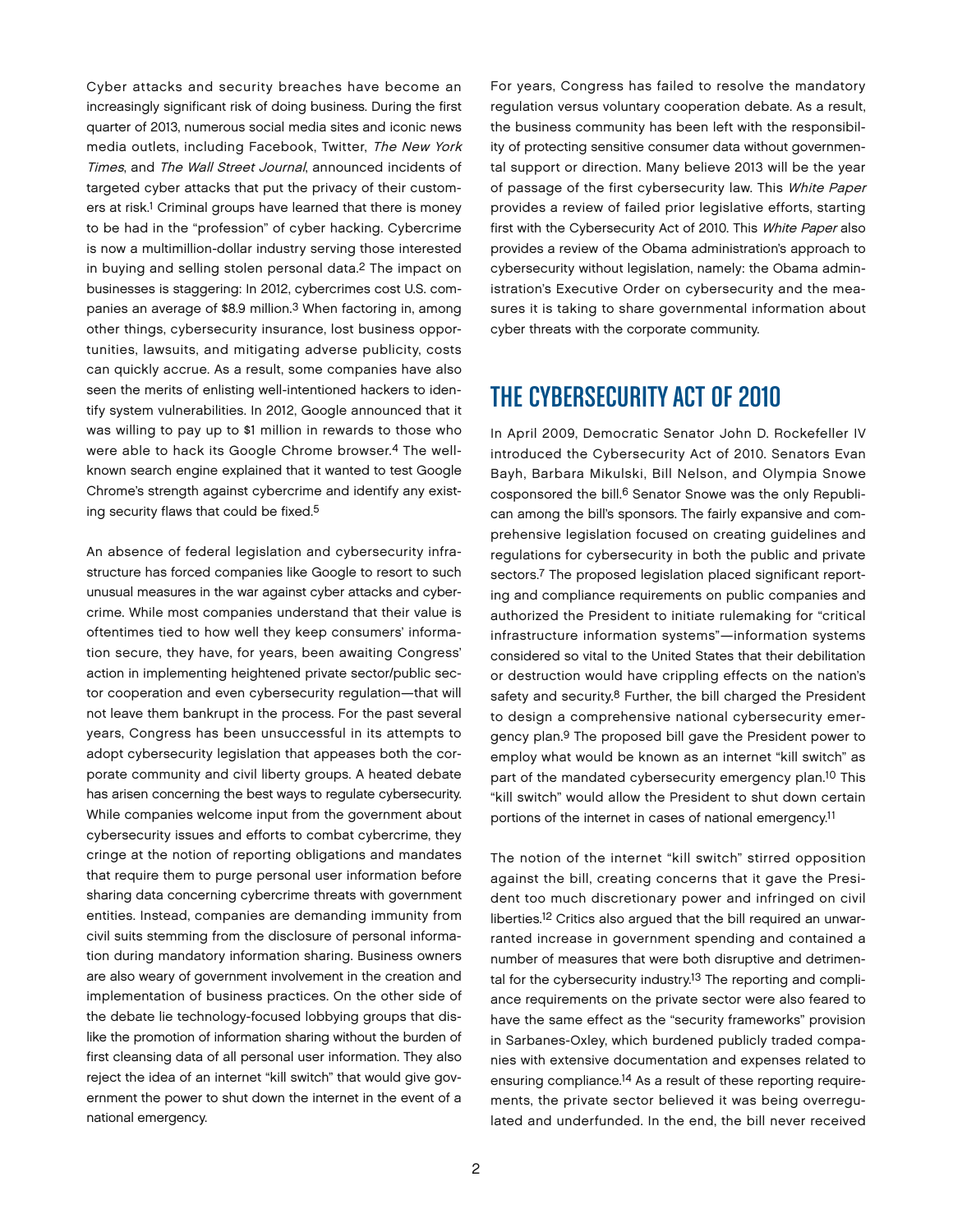widespread support and ultimately died in the Senate Commerce, Science, and Transportation Committee.15

# The Protecting Cyberspace as a National Asset Act of 2010

On June 10, 2010, Independent Senator Joe Lieberman of Connecticut introduced the Protecting Cyberspace as a National Asset Act of 2010.16 The bill was cosponsored by Democratic Senator Thomas Carper and Republican Senator Susan Collins.17 The proposed legislation again directed the President to create a cybersecurity emergency plan that included the authority to seize control of, or even shut down, portions of the internet.18 In an effort to allay fears that the bill provided the same controversial discretionary power for a presidential "kill switch" as that described in the Cybersecurity Act of 2010, Senators Lieberman and Collins issued a press release stressing that the bill only affected critical infrastructures—not the entire scope of the internet.19 The press release failed to subdue critics' concerns, who warned that the bill created the potential for absolute power.20

The proposed legislation also required private companies, like broadband providers, search engines, and software firms, to comply with any emergency measures established by the Department of Homeland Security. Failure to comply meant facing hefty fines.21 In addition, the new bill called for improvement to the nation's cybersecurity framework by establishing national committees on cybersecurity.22 It also directed the President to appoint a single director of cybersecurity to oversee infrastructure implementation and national policy.23

What most differentiated this bill from its predecessor was its focus on business protections. The bill granted companies immunity from civil suits when they could show that a federal regulation or command caused a programming error that resulted in damage to customers.24 Companies would also receive indemnification from the federal government when the harm caused to customers was the result of a federal emergency order.25

This time, the need for greater regulation in the private sector contributed to the bill's failure. In an effort to avoid the backlash against the reporting requirements contained in the Cybersecurity Act of 2010, the new bill shifted much of the burden from the private sector to the public sector by creating regulations and requirements that affected only the federal government.26 While the bill tried to alleviate the financial burdens that would be placed on private industry, it was then criticized for leaving the private sector underregulated. Critics

again attacked Congress for its failure to find a "sweet spot" between the business community and privacy interests.

Critics, including the nation's largest technology-focused lobbying group, were also focused on the possibility of another internet "kill switch."27 Despite receiving bipartisan support from Democratic Representative Jay Rockefeller and Republican Representative Olympia Snowe, the bill failed to gain widespread support.28

# International Cybercrime Reporting and Cooperation Act

The International Cybercrime Reporting and Cooperation Act was introduced by Democratic New York Senator Kirsten Gillibrand in August 2011.29 Gillibrand's proposed legislation focused on cybersecurity efforts overseas as it addressed multilateral efforts to prevent and investigate cybercrime on an international level.30 The bill required the President to provide an annual presidential report to Congress that discussed foreign countries' use of information and communications technologies ("ICT") and their responses to cybercrime on a domestic and international level.31 The bill also promoted foreign assistance to potential cybercrime havens by requiring the President to develop programs designed to combat cybercrime abroad in countries with low ICT levels.32 Further, the bill directed the President to identify countries of cyber concern and impose restrictions on those countries that failed to comply with appropriate benchmarks.33

The internationally focused bill was referred to various subcommittees, including Foreign Affairs, Ways and Means, and Financial Services, but it ultimately fell victim to subcommittee debate and, like other attempts at cybersecurity regulation, never moved past the committee stage.34

# The Cybersecurity Act of 2012

On February 14, 2012, Independent Senator Joe Lieberman made yet another attempt at cybersecurity legislation through the introduction of the Cybersecurity Act of 2012.35 Republican Senator Susan Collins and Democratic Senators Dianne Feinstein, John Rockefeller, and Sheldon Whitehouse were cosponsors.36 Unlike its predecessors, the bill's directives were aimed at federal agencies, instead of the President. The bill also aimed to protect critical U.S. infrastructure through joint collaboration between the government and the private sector.37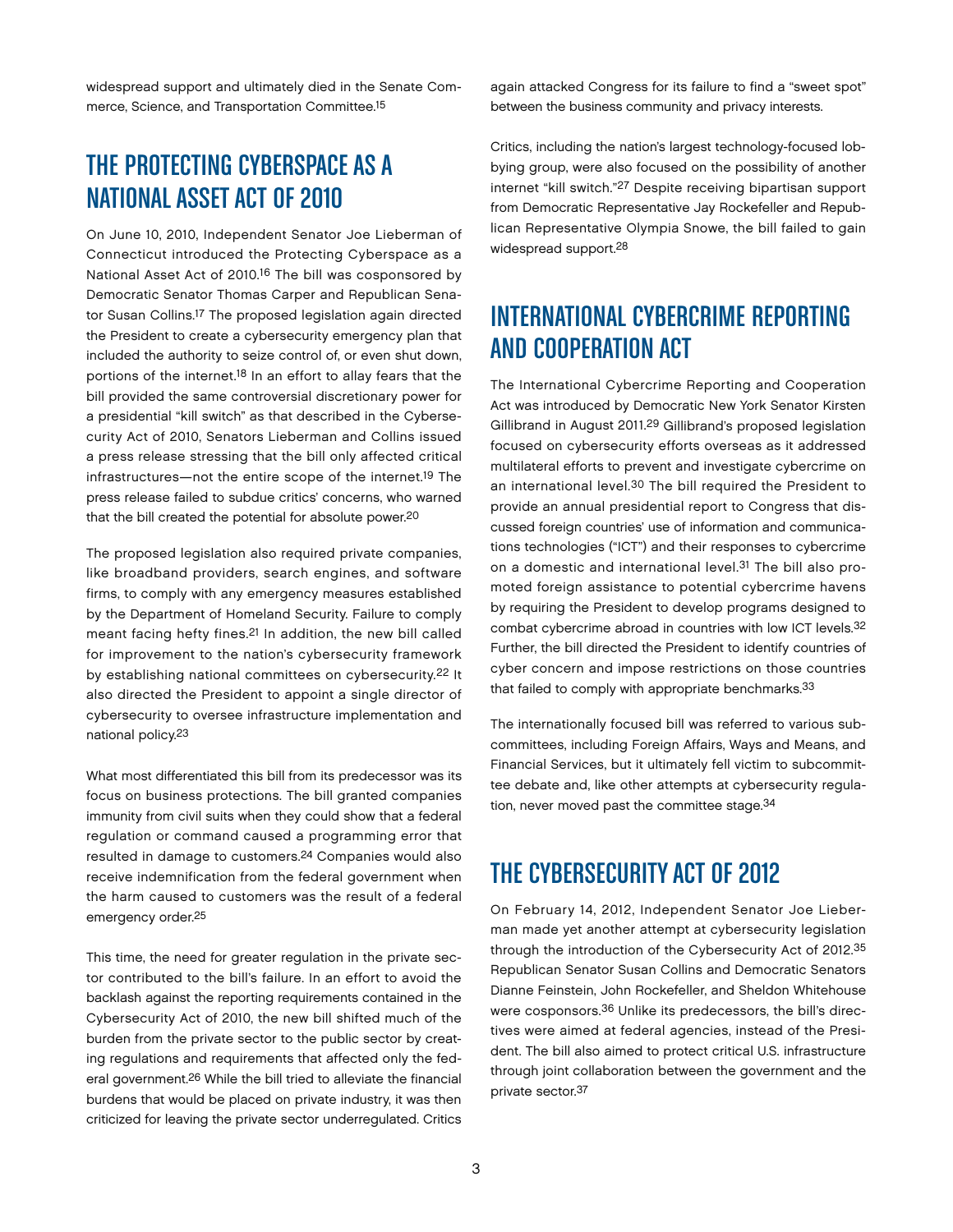The proposed legislation directed the Secretary of Homeland Security to consult with owners of critical infrastructure and formulate an action plan to protect the nation's critical systems.38 The bill also asked federal agencies to adopt best practices that would motivate employees to demonstrate leadership in cybersecurity.<sup>39</sup> Further, it required the Department of Homeland Security to coordinate with private sector and academic experts to develop risk management strategies.40 The expansive legislation also touched on education programming. The bill required the development of new education and recruitment programs and directed the Secretary of Education to develop curriculum standards to include cybersecurity issues from elementary school through higher education.41

The Cybersecurity Act of 2012 encountered strong opposition from Republican senators, including Senator John McCain, who sided with the U.S. Chamber of Commerce.42 Opponents largely consisted of business leaders, who argued that the bill's regulations intruded into private business operations, thereby increasing private sector costs.43 While businesses believed the bill gave the government too much power in regulating their own security, supporters of the bill contended that there could be no guarantees that companies would self-regulate if left to their own devices.44 Republicans promptly initiated a filibuster in the Senate, and thus there was never a final vote on the measure.45

# President Obama's Executive Order: "Improving Critical Infrastructure Cybersecurity"

Frustrated with Congress' lack of progress in adopting cybersecurity legislation, President Obama identified cybersecurity among the top issues to address in his second-term agenda.46 On February 12, President Obama issued an Executive Order titled "Improving Critical Infrastructure Cybersecurity."47 The Executive Order was signed just hours before the President's State of the Union Address, in which he again highlighted the need for a cybersecurity framework.

The Executive Order dramatically broadened existing information sharing programs, making it easier for private companies in control of the nation's critical infrastructure to share information about cyber attacks with the government.

Section 9(a) of the Executive Order provides that within 150 days, i.e., by July 12, the Secretary of Homeland Security "shall use risk-based approach to identify critical infrastructure where a cybersecurity incident could reasonably result in catastrophic regional or national effects on public health or safety, e-commerce security, or national security." The Section includes a carve-out for "commercial information technology services." Section 9(e) provides that the Secretary is to notify confidentially the owners and operators of critical infrastructure of their designation as such and shall provide to them the basis for that determination. The owner and operators may request reconsideration.

Section 2 of the Executive Order defines the key term "Critical Infrastructure" as "systems and assets, whether physical or virtual, so vital to the United States that the incapacity or destruction of such systems and assets would have a debilitating impact on security, national economic security, national public health or safety, or any combination of those matters." Debates have already broken out and lobbying commenced regarding which firms will be found to provide "critical infrastructure" and which firms will be exempt "commercial information technology service" providers. For example, telecommunication service providers such as AT&T and Verizon have questioned why firms that provide digital services—such as Google, Apple, and Microsoft—should be exempted.48 Marcus Sachs, Vice President of National Security Policy for Verizon, argues that email is "critical infrastructure": "If email went away this afternoon, we would all come to a stop. Hell yeah, email is critical."49 Others add that it is not realistic to expect to protect telecommunications "critical infrastructure" unless information technology products that use telecommunications networks are also considered because hackers will naturally attack the weakest link in any network.

Section 7 provides that the Secretary of Commerce shall direct the Director of the National Institute of Standards and Technology to lead the development of a framework to reduce cyber risks to critical infrastructure (the "Cybersecurity Framework"). The Director is ordered to publish a preliminary version of the Cybersecurity Framework within 240 days, i.e., by September 30. The final version is due within one year, i.e., by February 12, 2014.

Section 8 directs the Secretary of Homeland Security to establish a "voluntary program" to support the adoption of the Cybersecurity Framework by owners and operators of critical infrastructure and other interested parties. In particular, Section 8(d) directs the Secretary to "coordinate establishment of a set of incentives designed to promote participation in the program." Section 8(e) provides that the Secretary of Defense and Administrator of General Services, in consultation with the Secretary of Homeland Security and the Federal Acquisition Regulatory Council, shall make recommendations to the President and others "on the feasibility, security benefits and relative merits of incorporating security standards, into acquisition planning and contract administration."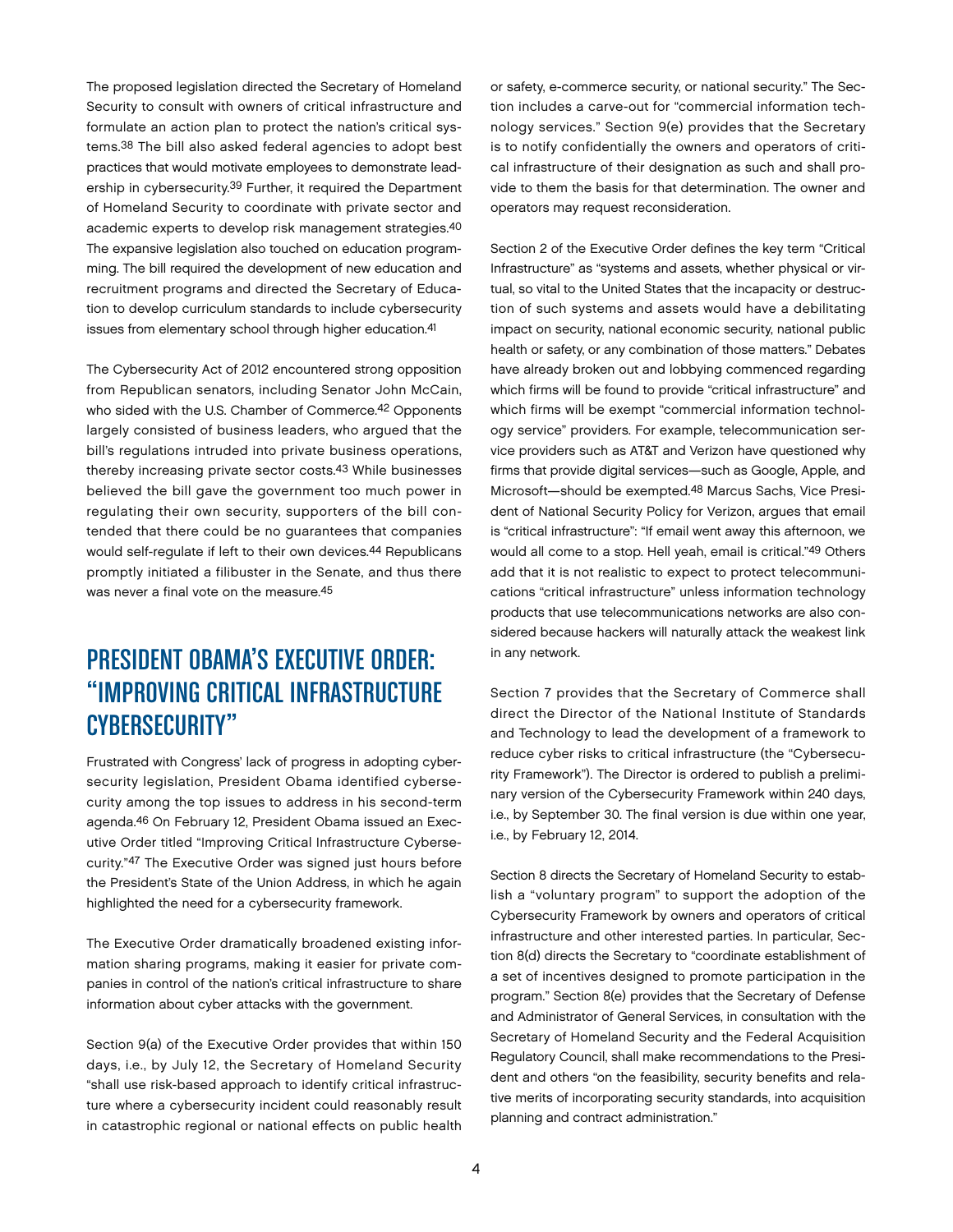Under Section 10(a), within 90 days of publication of the preliminary Cybersecurity Framework, i.e., by December 29, various federal agencies are directed to issue a report to the President "that states whether or not the agency has clear authority to establish requirements based upon the Cybersecurity Framework to sufficiently address current and projected cyber risks to critical infrastructure, the existing authorities identified, and any additional authority required." Under Section 10(b), if current regulatory requirements are deemed insufficient, then within 90 days of the publication of the final Cybersecurity Framework, i.e., by May 13, 2014, the agencies are directed to propose risk-based, efficient and coordinated actions to mitigate cyber risks. Under Section 10(c), within two years after the publication of the final Cybersecurity Framework, the agencies are directed, "in consultation with owners and operators of critical infrastructure, [to] report to CMB or any critical infrastructure subject to ineffective, conflicting or excessively burdensome cybersecurity requirements."

In an effort to address the fact that Executive Orders generally lack any actual legal enforcement, President Obama offered incentives to companies to voluntarily adopt the standards initiated under the Cybersecurity Framework.50 Despite this work-around, critics argued that the Executive Order failed to provide companies with sufficient protections that would induce any voluntary cooperation.<sup>51</sup> Private companies willing to participate faced a significant risk: Information sharing with the government could lead to additional liabilities and lawsuits because the data that would be given to the federal government could include private information from customers. As a result, critics questioned whether companies will participate without additional protections and safeguards, such as legal immunity from civil suits.52 Regardless, analysts predicted that the President's Executive Order would serve as the starting point for congressional action on meaningful cybersecurity legislation.53

## CISPA

On February 12—the very same day that President Obama issued his Executive Order on cybersecurity—Republican Representative Mike Rogers and Democratic Representative Dutch Ruppersberger introduced the Cyber Intelligence Sharing and Protection Act ("CISPA").54 The proposed bill required the Director of National Intelligence to establish procedures that would allow the federal government, including the intelligence community, to share cyber threat information with the private sector.55 Upon receipt of such information, private entities would thereafter be prohibited from further disclosure of the cyber threat information to third parties.56 The bill also allowed companies to pass user information to the federal government and absolved private sector firms of the responsibility or requirement to remove personal information before sharing it with the government.57 Further, CISPA provided broad legal immunity to companies that collected and shared inaccurate cyber threat information, as long as they were able to prove that the information was provided in good faith.58

Allowing companies to pass unsanitized user information to the government, however, stirred significant outcry from civil liberty groups, which argued that the bill could lead to significant violations of privacy rights.59 The broad grant of immunity to cooperating companies also initiated opposition from the White House.<sup>60</sup> The administration argued that the scope of liability protections granted to businesses was too broad and that more targeted liability protections were needed.<sup>61</sup> On April 18, the House of Representatives passed CISPA with a vote of 288–127, despite strong opposition from privacy advocate groups and a veto threat from the White House.62

Currently, CISPA's future looks grim as it sits stalled in Senate subcommittee. Privacy rights lobbying groups and internet activists have come together in strong opposition of the bill, declaring a violation of privacy rights.63 Outspoken Democratic senators, like Jay Rockefeller of West Virginia, have vowed to fight the bill and prevent its passage. Understanding and accepting the bill's likely demise, both Senator Jay Rockefeller and Georgia Republican Senator Saxby Chambliss have decided to "start from scratch," and are working on new legislation aimed at bridging the gap between corporate interests and privacy rights.64

While legislators continue to search for the seemingly elusive balance between effective cybersecurity regulation, business interests, and privacy protections, businesses are left to fend off cybercrimes on their own. As cybercrimes increase, businesses will be forced to focus their attention and resources on collateral business obligations, rather than the promotion of their respective services and products. Google illustrates one of the most innovative ways in which to engage the battle against cybercrime, and it also underscores the importance of cybersecurity. In an effort to avoid the unwanted costs and distractions associated with data breaches, businesses must now make it a priority to be vigilant in their efforts to combat cybercrime. The first steps in establishing proper cyber protections should begin with conducting risk assessments to identify system vulnerabilities. Identifying internal weaknesses will assist businesses in establishing internal policies and protections that will strengthen their security measures and fortify their data.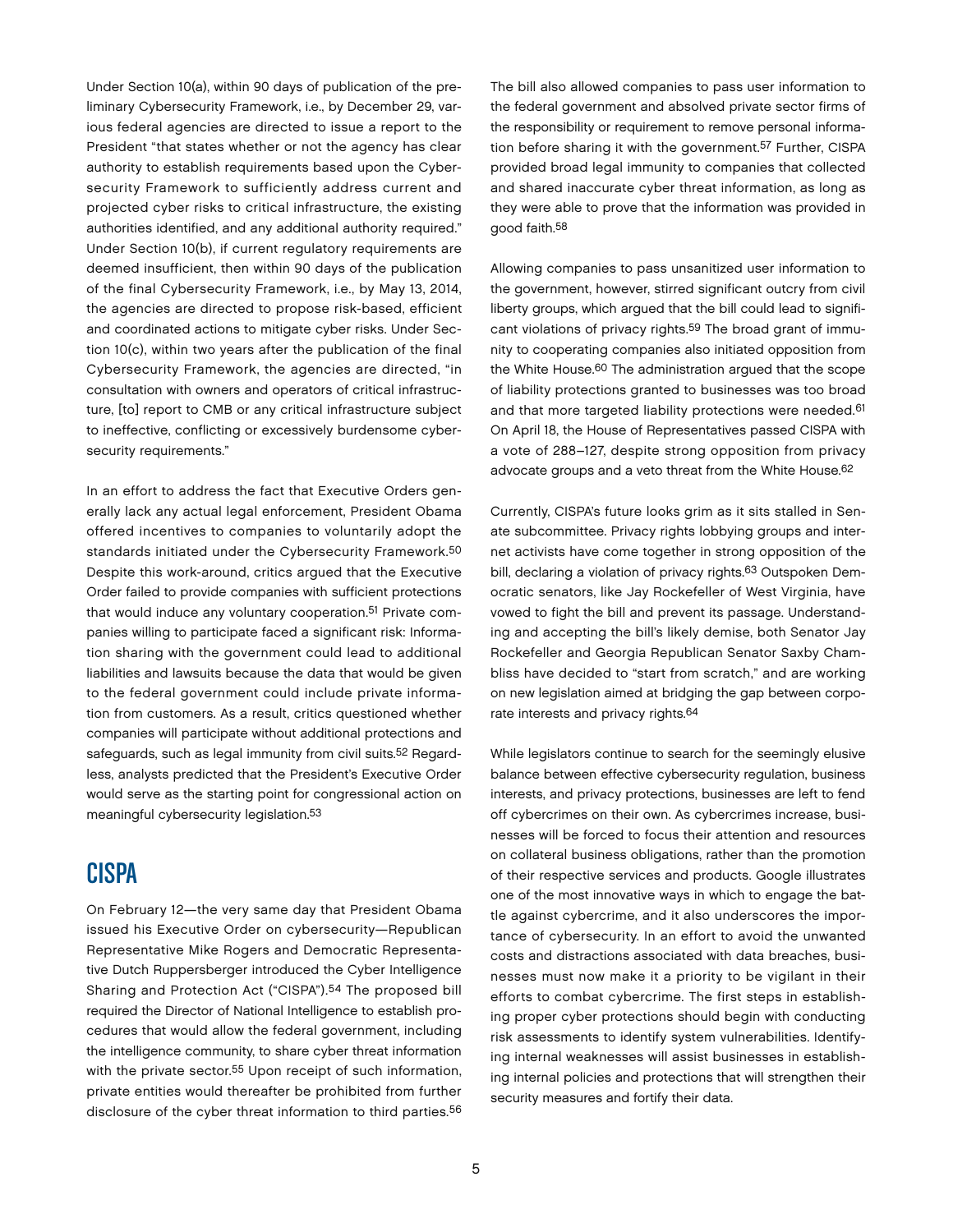Further attempts at passing cybersecurity legislation are expected for the remainder of 2013. In order to successfully do so, Congress will need to offer substantive guidance to those businesses seeking ways to improve their cybersecurity without overstepping in internal business management and day-to-day operations. Further, it will need to find equilibrium between business interests and privacy protections. Until effective cybersecurity legislation comes to fruition, businesses must understand that it is up to them to protect their consumers, and their ultimate bottom line.

# Banking Regulators Urge Banks to Take Action

U.S. regulators are not waiting on Congress to take action to combat cyber attacks. For example, federal officials and the banking industry are preparing for a major cyber "war game" exercise titled "Quantum Dawn 2" involving banking regulators, the Department of Homeland Security, and major banks and securities firms represented by the Securities Industry and Financial Management Association.65 Moreover, Treasury Department officials and other officials have been conducting classified and nonclassified briefings with bank officials.66 Finally, federal financial regulators are advising bank executives to change the way they think about cyber attacks and to consider them as they do more traditional risks, such as credit and interest rate risk, when they make strategy decisions. Taking it a step further, federal regulators are telling banks that they will be judged on their preparations against cyber attacks when regulators evaluate their operational risks.67

## **CONCLUSION**

The advice and warnings that federal financial regulators are now providing to bank executives should be heeded by all private sector firms. While the private sector should remain involved in congressional attempts to pass cybersecurity legislation, it should not wait on legislation to take action. The risks are simply too great.

# Lawyer Contacts

For further information, please contact your principal Firm representative or one of the lawyers listed below. General email messages may be sent using our "Contact Us" form, which can be found at [www.jonesday.com.](http://www.jonesday.com)

#### Jean-Paul Boulee Atlanta +1.404.581.8456 [jpboulee@jonesday.com](mailto:jpboulee@jonesday.com)

Walter W. Davis Atlanta +1.404.581.8517 [wwdavis@jonesday.com](mailto:wwdavis@jonesday.com)

Robert W. Kantner Dallas +1.214.969.3737 [rwkantner@jonesday.com](mailto:rwkantner@jonesday.com)

## Kristen Pollock McDonald Atlanta

+1.404.581.8498 [kmcdonald@jonesday.com](mailto:kmcdonald@jonesday.com)

Janine C. Metcalf Atlanta +1.404.581.8656 [jmetcalf@jonesday.com](mailto:jmetcalf@jonesday.com)

#### Mauricio F. Paez

New York +1.212.326.7889 [mfpaez@jonesday.com](mailto:mfpaez@jonesday.com)

### Katherine S. Ritchey

San Francisco +1.415.875.5728 [ksritchey@jonesday.com](mailto:ksritchey@jonesday.com)

#### Richard J. Johnson Dallas +1.214.969.3788

[rjohnson@jonesday.com](mailto:rjohnson@jonesday.com)

Natalie A. Williams, an associate in the Atlanta Office, assisted in the preparation of this White Paper.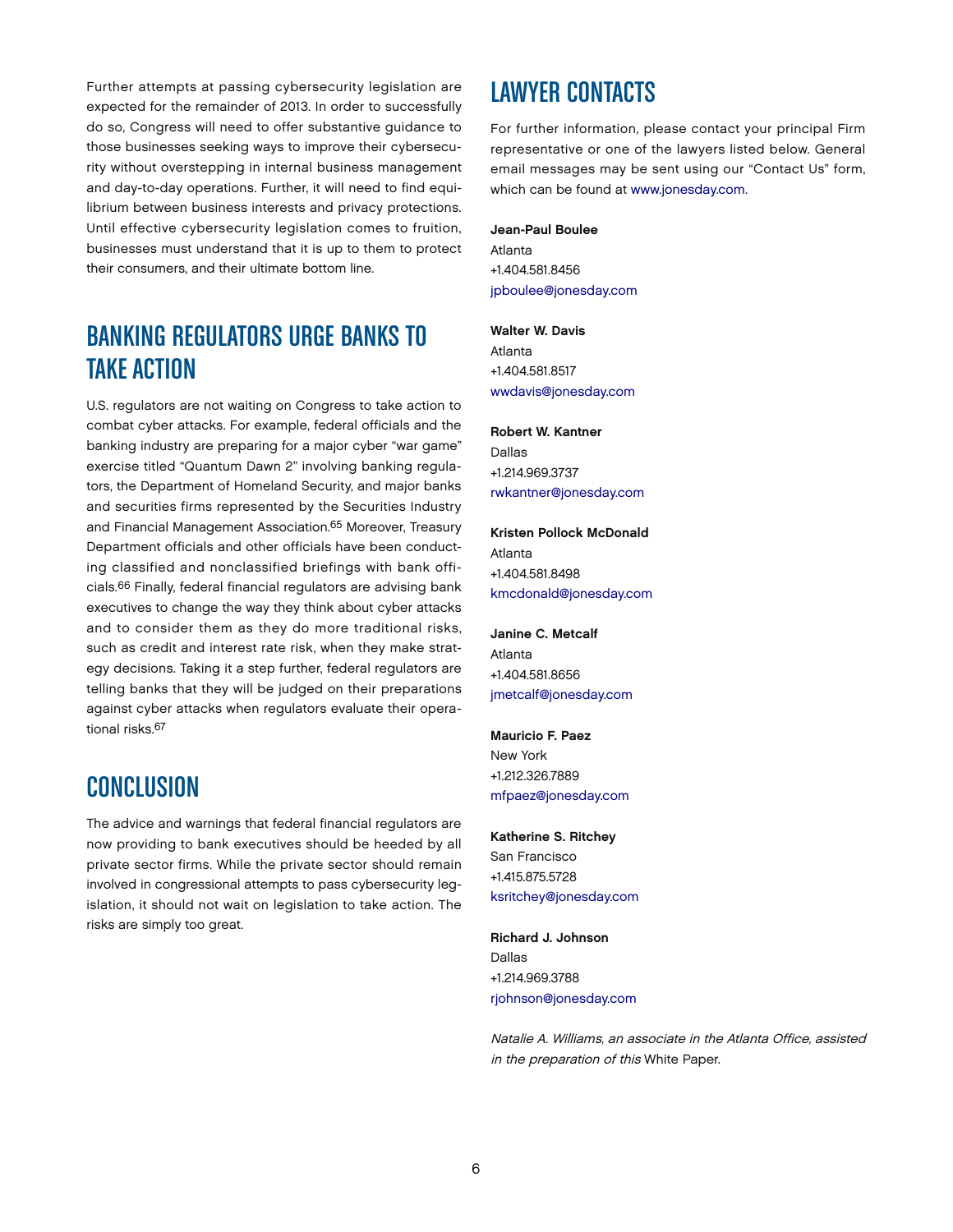# Endnotes

- 1 Joanna Stern, "Facebook Hacked; No User Data Compromised," ABC News, Feb. 15, 2013, http://abcnews. go.com/Technology/facebook-hacked-month-user-datacompromised/story?id=18515870#.UYFVeKK-1Bk; Dan Milano, "250,000 Twitter Accounts Hacked: Don't Panic, Here's What to Do," ABC News, Feb. 1, 2013, http://abcnews.go.com/blogs/technology/2013/02/250000-twitteraccounts-hacked-dont-panic-heres-what-to-do; Jethro Mullen, "New York Times, Wall Street Journal Say Chinese Hackers Broke into Computers," N.Y. Times, Jan. 31, 2013, http://www.cnn.com/2013/01/31/tech/china-nyt-hacking; Nicole Perlroth, "Wall Street Journal Announces That It, Too, Was Hacked by the Chinese," N.Y. Times, Jan. 31, 2013, http://www.nytimes.com/2013/02/01/technology/wallstreet-journal-reports-attack-by-china-hackers.html?\_r=0.
- 2 David Goldman, "Cybercrime: A Secret Underground Economy," CNN Money, Sept. 17, 2009, http://money.cnn. com/2009/09/16/technology/cybercrime.
- 3 2012 Cost of Cyber Crime Study: United States (Ponemon Institute, Working Paper, October 2012) http://www.ponemon.org/local/upload/file/2012\_US\_Cost\_of\_Cyber\_ Crime\_Study\_FINAL6%20.pdf.
- 4 Andy Greenberg, "Google Will Offer \$1 Million in Rewards for Hacking Chrome in Contest," Forbes, Feb. 28, 2012, http://www.forbes.com/sites/andygreenberg/2012/02/28/ google-will-offer-1-million-in-rewards-for-hacking-chromein-contest; see "The Digital Arms Race," The Economist, March 30, 2013, http://www.economist.com/news/ business/21574478-market-software-helps-hackers-penetrate-computer-systems-digital-arms-trade.
- 5 Greenberg, supra note 4.
- 6 The Cybersecurity Act of 2010, S. 773, 111th Cong. (2010).
- 7 Id.
- 8 Id. §§ 3-4.
- 9 Id. § 201(b).
- 10 Id. § 18.
- 11 Id.
- 12 Jeremy A. Kaplan, "New Cybersecurity Act Eliminates Internet Kill Switch," FoxNews, Mar. 18, 2010, http://www. foxnews.com/tech/2010/03/18/obama-no-longer-internetpresident/; see Jon Stokes, "President's Veto Power Over Internet Removed in Amended Bill," Ars Technica, March 22, 2010, http://arstechnica.com/tech-policy/2010/03/presidents-veto-power-over-internet-removed-in-amended-bill.
- 13 Richard Stiennon, "Rockefeller's Cybersecurity Act of 2010: A Very Bad Bill," Forbes, May 4, 2010, http://www.forbes.com/sites/firewall/2010/05/04/ rockefellers-cybersecurity-act-of-2010-a-very-bad-bill.
- 14 Id.
- 15 See S. 773, http://thomas.loc.gov/cgi-bin/bdquery/ z?d111:SN00773:@@@L&summ2=m& (accessed March 26, 2013).
- 16 Protecting Cyberspace as a National Asset Act of 2010, S. 3480, 111th Cong. (2010).
- 17 Id.
- 18 Bianca Bosker, "Internet 'Kill Switch' Would Give President Power to Shut Down the Web," The Huffington Post, June 17, 2010, http://www.huffingtonpost.com/2010/06/17/internet-kill-switch-woul\_n\_615923.html; Declan McCullagh, "Senators Propose Granting President Emergency Internet Power," CNET, June 10, 2010, http://news.cnet. com/8301-13578\_3-20007418-38.html.
- 19 Press Release, United States Senate Committee on Homeland Security and Governmental Affairs, "Myth vs. Reality: The Facts About S. 3480," June 23, 2010, http:// www.wired.com/images\_blogs/threatlevel/2011/01/Myth-v-Reality.pdf.
- 20 See Bosker, supra note 18.
- 21 Id; McCullagh, supra note 18.
- 22 S. 3480, §§ 101-102.
- 23 Id.
- 24 Id. § 249.
- 25 Id.
- 26 See S. 3480.
- 27 Bosker, supra note 18; see McCullagh, supra note 18.
- 28 See McCullagh, supra note 18.
- 29 The International Cybercrime Reporting and Cooperation Act, S. 1469, 112th Cong. (2011).
- 30 Id.
- 31 Id. § 3.
- 32 Id. § 4.
- 33 Id. § 5.
- 34 S. 1469 (112th): International Cybercrime Reporting and Cooperation Act Summary, http://www.govtrack.us/ congress/bills/112/s1469.